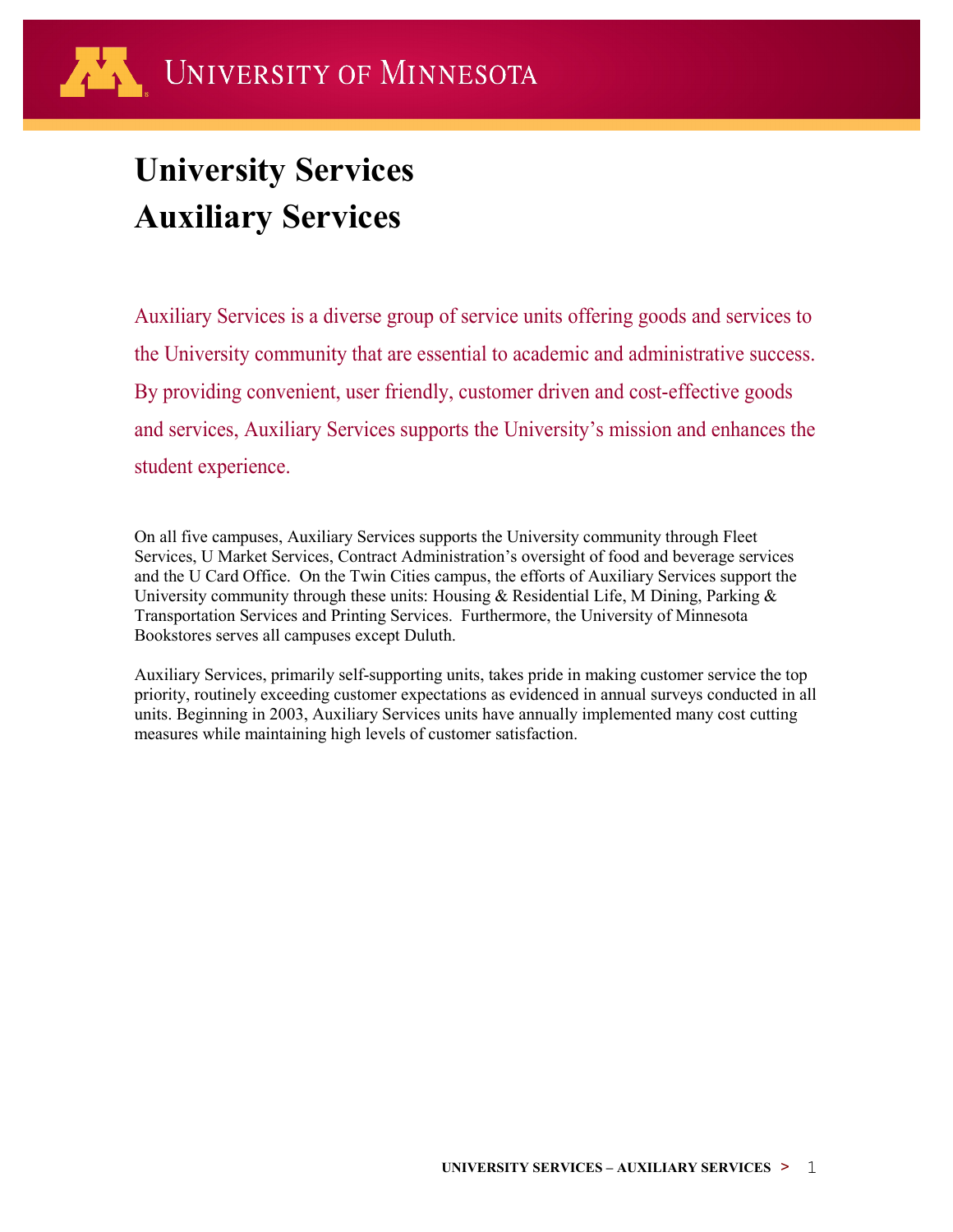

### **Vision, Mission and Purpose**

**Vision –** To become the service provider of choice for the University

**Mission –** To provide goods and services that are: 1) essential to academic and administrative success; 2) convenient; 3) user friendly; 4) customer centric; and 5) readily available at a qualityfor-cost ratio that is not consistently available in the community

**Goal/Purpose –** To support the University's education, research and outreach missions by enhancing the student experience; minimizing cost of attendance; and providing competitive, customer focused businesses and services

### **Strategic Objectives**

**Customer Perspective –** Provide quality goods and services at market competitive prices that meet customers' needs and exceed their expectations

**Continuous Improvement & Innovation –** Continuously analyze, improve and streamline operations to create more efficient and effective processes and services

Learning & Growth – Create a respectful and inclusive workplace that supports the recruiting, hiring, developing and retaining of exceptional employees

**Accountability –** Align and leverage resources with strategic goals and plan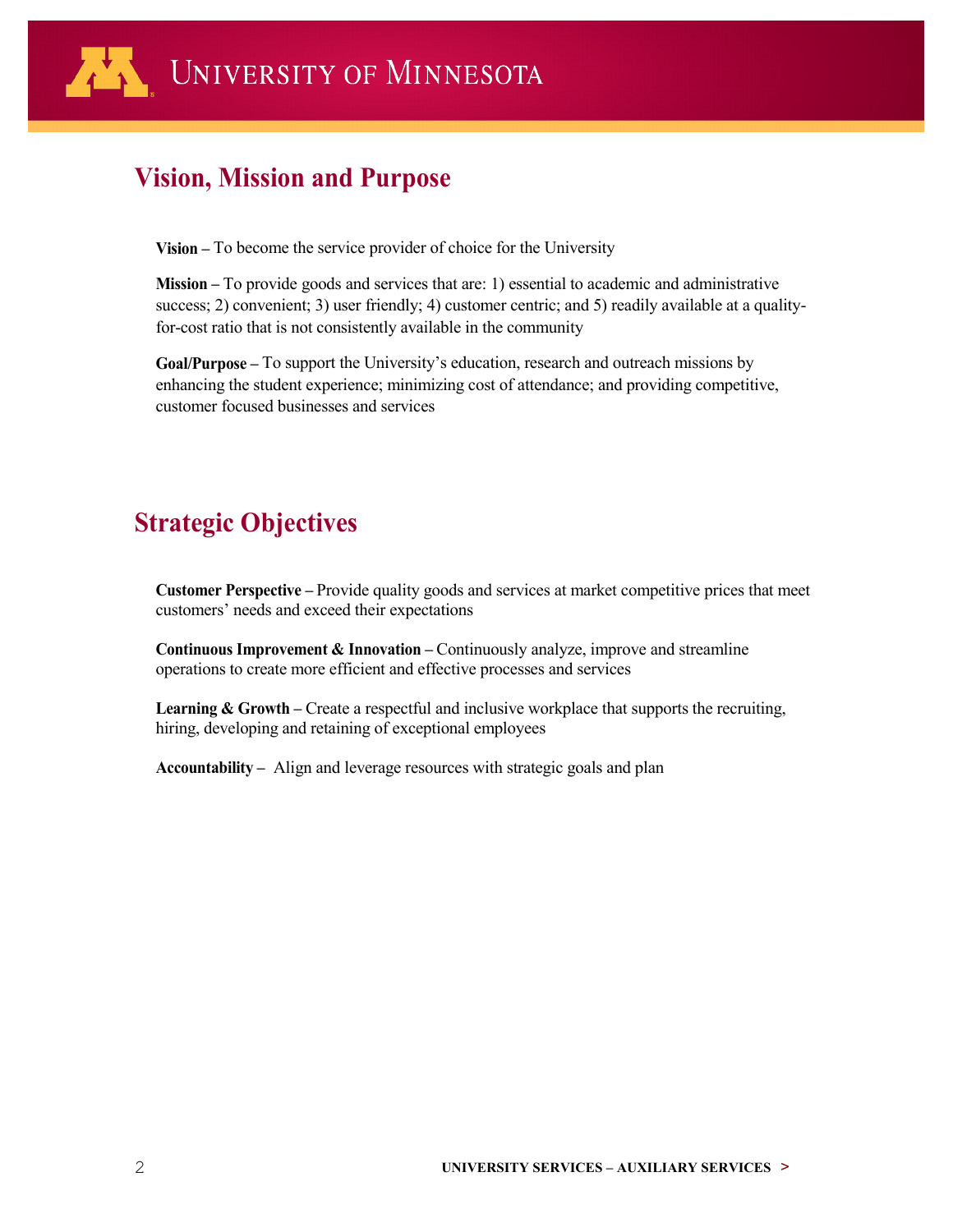### 小 UNIVERSITY OF MINNESOTA

### **Primary Services**

#### **Housing & Residential Life (HRL)**

Single Student Housing Family/Faculty Housing Business Operations Conference & Event Services Residential Life Programs Off-Campus Listing Service

#### **M Dining**

Residential Dining Retail Dining Markets (except SUA locations) Catering Athletic Concessions & Dining Arboretum Retail & Catering

#### **Parking & Transportation Services (PTS)**

Parking Services Transit Services Fleet Services Transportation Alternatives Transportation Infrastructure

#### **University of Minnesota Bookstores (BKS)**

Course Materials Educational Supplies Computers and Electronics Collegiate Apparel and Gifts Trade and Reference Books

#### **U Market Services (UMS)**

eProcurement Materials Management Logistics/Distribution

#### **Printing Services (PRT)**

Printing Services Graphic Design Digital Print Centers

#### **Addressing & Mailing Services (A&M)**

#### **U Card Office (U Card)**

Identity Management Online Declining Balance Program Contract Oversight

#### **Contract Administration (CA)**

Contract Oversight & Coordination Contract Development & Vending Services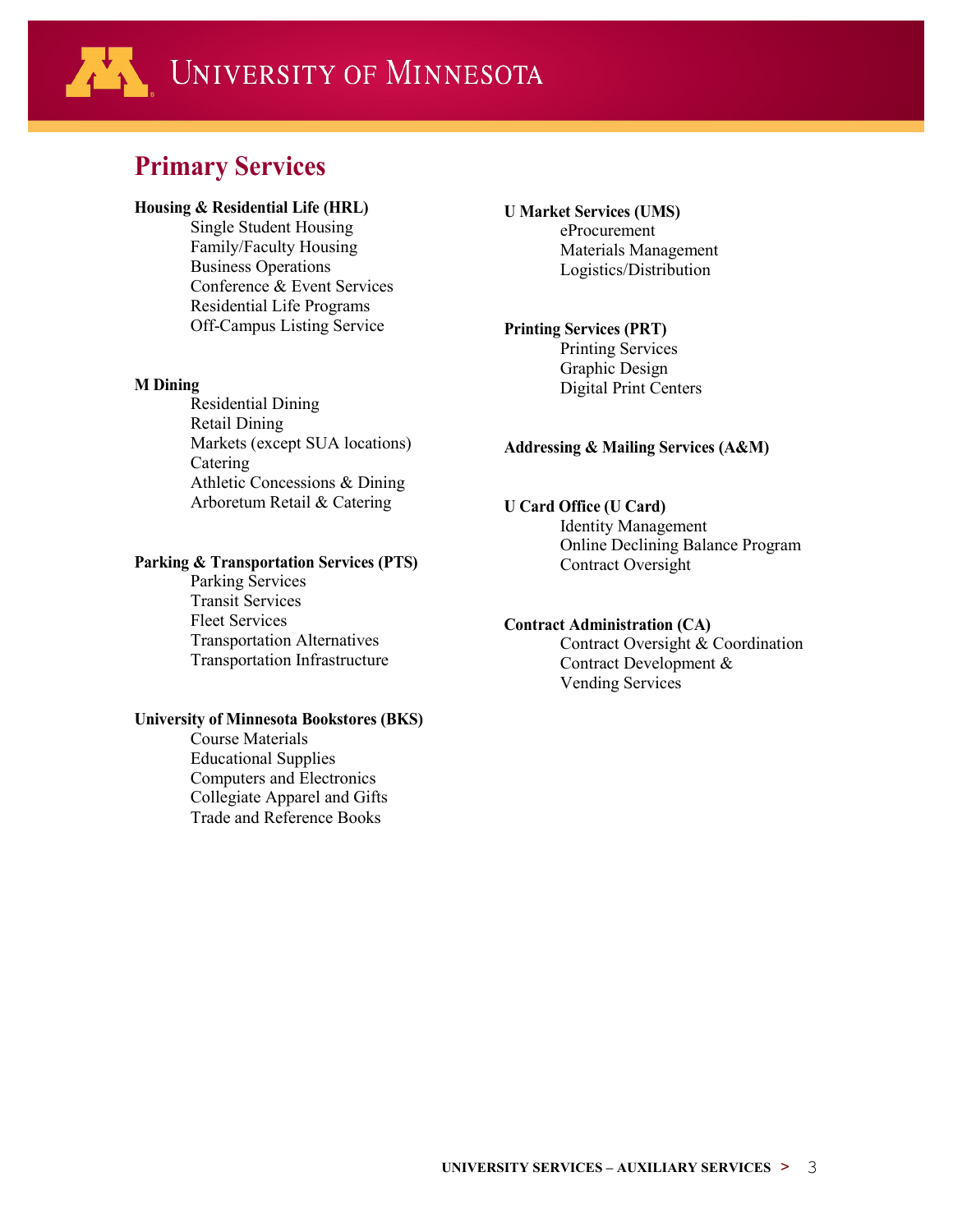### **Academic Enterprise Support**

**The array of business units within Auxiliary Services supports a diverse campus community** including students, staff, faculty, visitors and various entities external to the University. To maximize the value of services and products, Auxiliary Services collaborates with many partners seeking to optimize each other's core competencies. Internal partners include the Office of Student Affairs, Purchasing Services, Admissions Office, Office of Information Technology, Office of General Counsel, University Libraries, Intercollegiate Athletics, the System Campuses and all other University Services units.

**Housing & Residential Life serves the University community** by providing students housing and living learning opportunities on or near the campus. Research has shown that incoming first-year students who live on campus have higher GPAs than their offcampus peers. Research has also shown that students who live on campus are more likely to be involved in and connected to the University, therefore having higher retention and graduation rates. M Dining enhances and compliments the on-campus living experience by providing students with nutritional meals in an educationally oriented community environment.

**The University of Minnesota Bookstores provides students** a one-stop opportunity to acquire all required course materials through its new, used, rental, digital and course packet offerings. Multiple delivery options allow students to acquire required course materials at a cost point that meets their individual financial needs. The technology needs of campus are served through its Apple-authorized M-Tech computer store. The general book department offers New York Times best sellers, faculty and local author titles and many eclectic selections. Bookstores is also the premier provider of Gopher wear, gifts and souvenirs.

**Parking & Transportation Services serves the transportation needs of the Twin Cities campus**. PTS serves approximately 84,000 students, staff, faculty and campus visitors each day. The Twin Cities campus community utilizes a variety of transportation modes with 40% (26% public and 14% campus) taking transit; 21% walking; 10% riding a bicycle; 25% driving alone; and 3% carpooling (based on fall 2016 research). The free campus bus system provides more than four million rides annually. In fall of 2018, partnering with Metro Transit, PTS recorded sales of 14,136 U-Pass sales to students and 1,763 Metropass sales to faculty and staff. In addition, Fleet Services, a unit of PTS, provides and manages a variety of vehicles for the University's system campuses.

**U Market Services (UMS) provides complete supply chain services for the University community.** UMS partners with Purchasing Services and others to offer U departments the most cost-effective, fully electronic shopping, procurement and payment system. U Market's online marketplace provides desktop access to more than 40 suppliers and 4 million competitively priced products, to all campuses.

Since implementing this fully electronic procure-to-pay system, U Market Services has helped departments reduce transaction costs and realize savings on both products and shipment of goods. UMS also effectively consolidates deliveries from multiple vendors, eliminating over 30 commercial vehicles from campus each day, increasing campus safety and security, and reducing the U's carbon footprint. The UMS Materials Management unit operates an automated inventory restocking system in over 300 locations on campus. UMS is dedicated to superior customer support and has an award-winning support team with an 80% approval rating for exemplary service.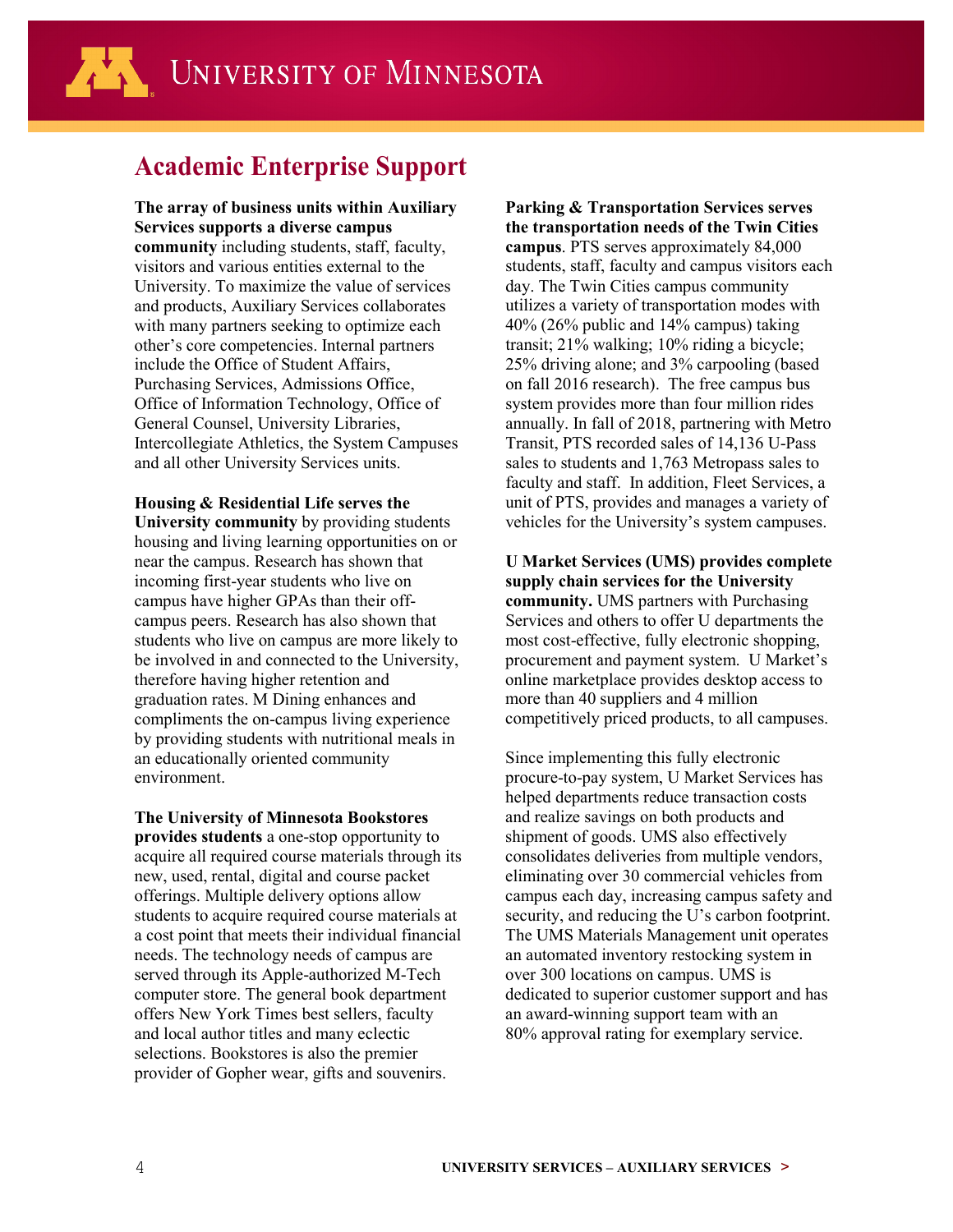

**Other Auxiliary Services units including**

Printing Services, M Dining, Addressing & Mailing and the U Card Office support the academic enterprise by offering goods and services that "make the University work." By providing approximately 1,800-2,000 student employment opportunities, Auxiliary Services units assist students in financially supporting the cost of their education in a student development environment that supports the University's Student Outcomes Initiative.

#### **Auxiliary Services also maintains**

**partnerships** with numerous national and local external entities and many vendors and suppliers of goods and services. In July 2008, the University entered into four new food and beverage contracts as a result of a two year comprehensive Food & Beverage RFP process. The estimated value of these contracts includes:

- **Aramark – Twin Cities** (\$96 million over 12 years);
- **Sodexo – Crookston & Morris Campus** (\$7 million over 10 years);
- **Coca-Cola – system-wide**  (\$38 million over 10 years); and
- **Taher – Twin Cities & Rochester**  (\$2.7 million over 10 years).

Providing consistent contract oversight and direction through Auxiliary Services' Contract Administration unit allows the University to maximize contractual financial and programmatic benefits while creating operational efficiencies across several of its campuses and Twin Cities departments.

Currently, Aramark provides the administrative, management and supervisory staff required to operate M Dining on the Twin Cities campus.

**Auxiliary Services units are funded by the sale of competitive goods and services.** All units in the department adjust workforce levels to ensure a high quality customer experience while delivering the greatest value. The economy will continue to impact the demand for goods and services and Auxiliary Services will continue to adjust workforce levels to meet the University's changing needs and funding levels.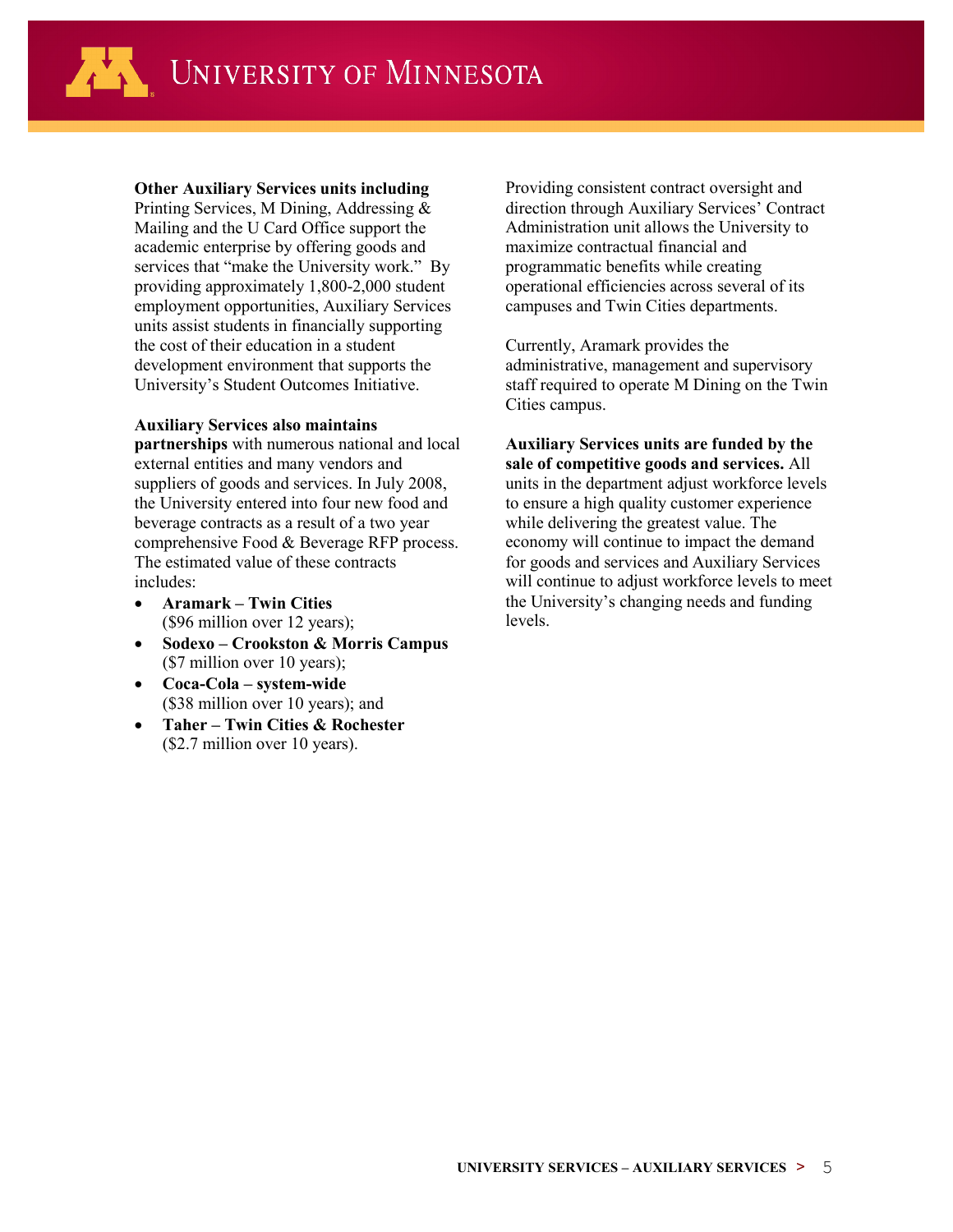## **Current Challenges**

- Providing market-competitive products and services and meeting customer demands in the University's living wage environment
- Maintaining a critical level of business activity in certain lines of business facing increased external competition
- Aligning campus accessibility, safety and product delivery requirements with evolving campus transportation trends

### **Current Initiatives**

- Identify and implement streamlined and cost effective programs, services and processes
- Reinvent/reengineer business models, pursue new growth opportunities and evaluate strategic partnerships
- Create a work environment that supports diversity, employee engagement and individual employee growth and development
- Identify programs and services that meet or exceed customer demand and expectations
- Support the University's sustainability initiative
- Addressing customers' increased expectations for electronic, mobile and/or web based versions of products and services
- Increasing student satisfaction while working to control the overall cost of attendance
- Continuing to assess and meet the demand for on-campus housing in conjunction with Enrollment Management goals and targets

- Leverage and develop technology that supports business requirements and meets customer needs and expectations
- Identify and implement services and programs that enhance and improve campus safety and security
- Develop and implement programs and services that enhance the student experience
- Provide value-added products and services others are unwilling or unable to provide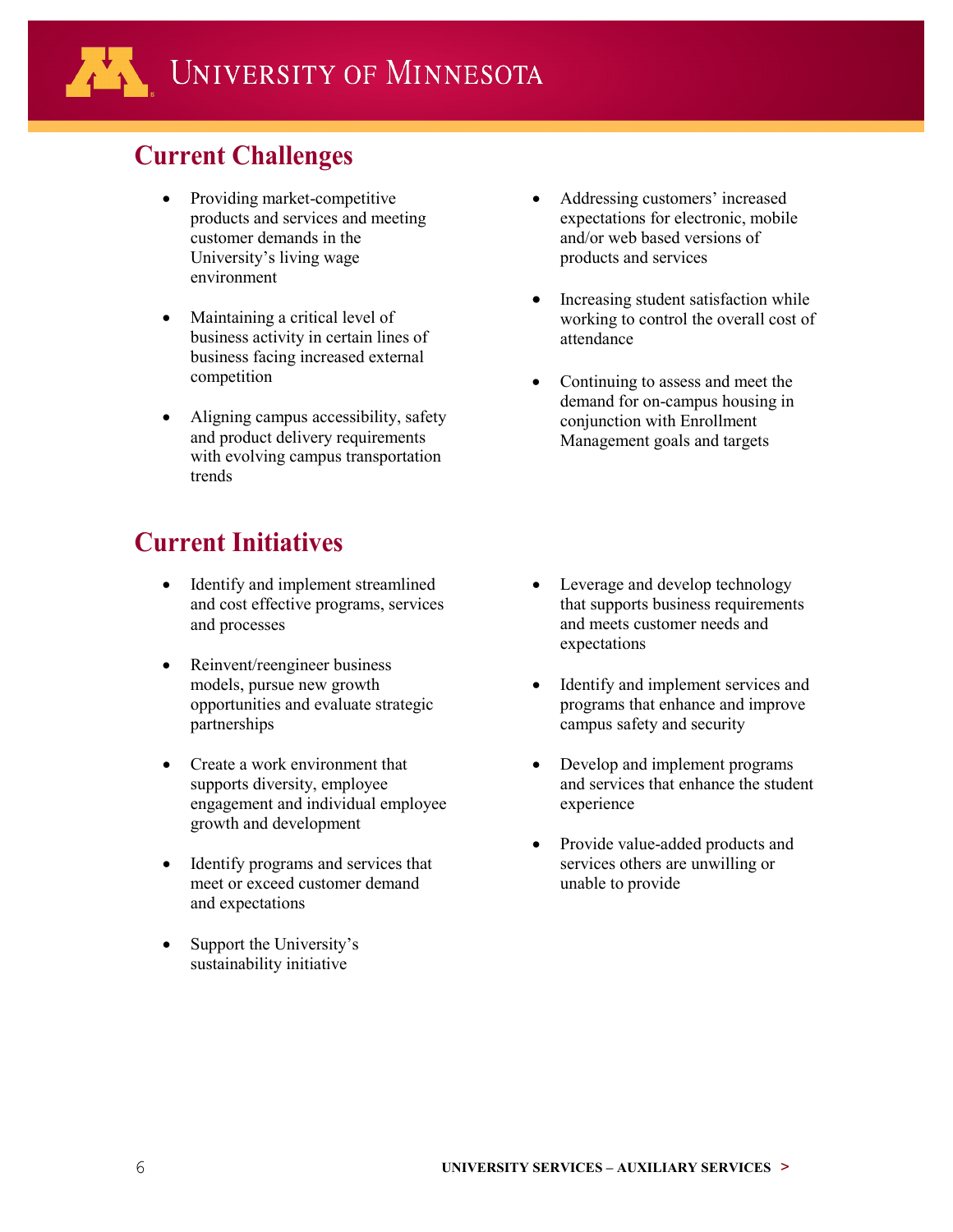### **Financial Overview**

Auxiliary Services is primarily a selfsupporting department, generating more than 98 percent of its revenue from the sale of goods and services to internal and external customers. Internal Service Organizations including U Market Services, Printing Services and Fleet Services generate revenue from internal University customers. Housing & Residential Life, Parking & Transportation Services, M Dining, Bookstores and the U Card Office operate as auxiliary units,

primarily serving customers external to the University funding system. Auxiliary Services receives less than two percent of its funding from the central Operations & Maintenance pool in support of Campus Mail operations, U Market Services procurement and logistics activities, and portions of the U Card Office. Auxiliary Services has an estimated overall annual operating budget of \$173 million and supports an annual debt obligation of approximately \$8.2 million.

### **Budget**

The following chart identifies Auxiliary Services departments and notes their comparative size relative to budget. The accompanying grid details overall Auxiliary Services expenditures, debt and contributions to the University.



#### **Workforce**

As of October 2019, Auxiliary Services units included 881.7 Full Time Equivalent employees with an actual headcount of 1,874. A breakdown of actual headcount is included in this table.

| <b>Auxiliary Services</b><br><b>Personnel Data</b> | <b>Student</b> | <b>Union</b> | <b>Professional</b><br>or Academic | <b>Civil</b><br><b>Service</b> | <b>Grand Total</b> |
|----------------------------------------------------|----------------|--------------|------------------------------------|--------------------------------|--------------------|
| <b>Employee Headcount</b>                          | 1237           | 440          | 79                                 | 118                            | 1874.0             |
| <b>Full Time Equivalents</b>                       | 288.9          | 407.3        | 75                                 | 110.5                          | 881.7              |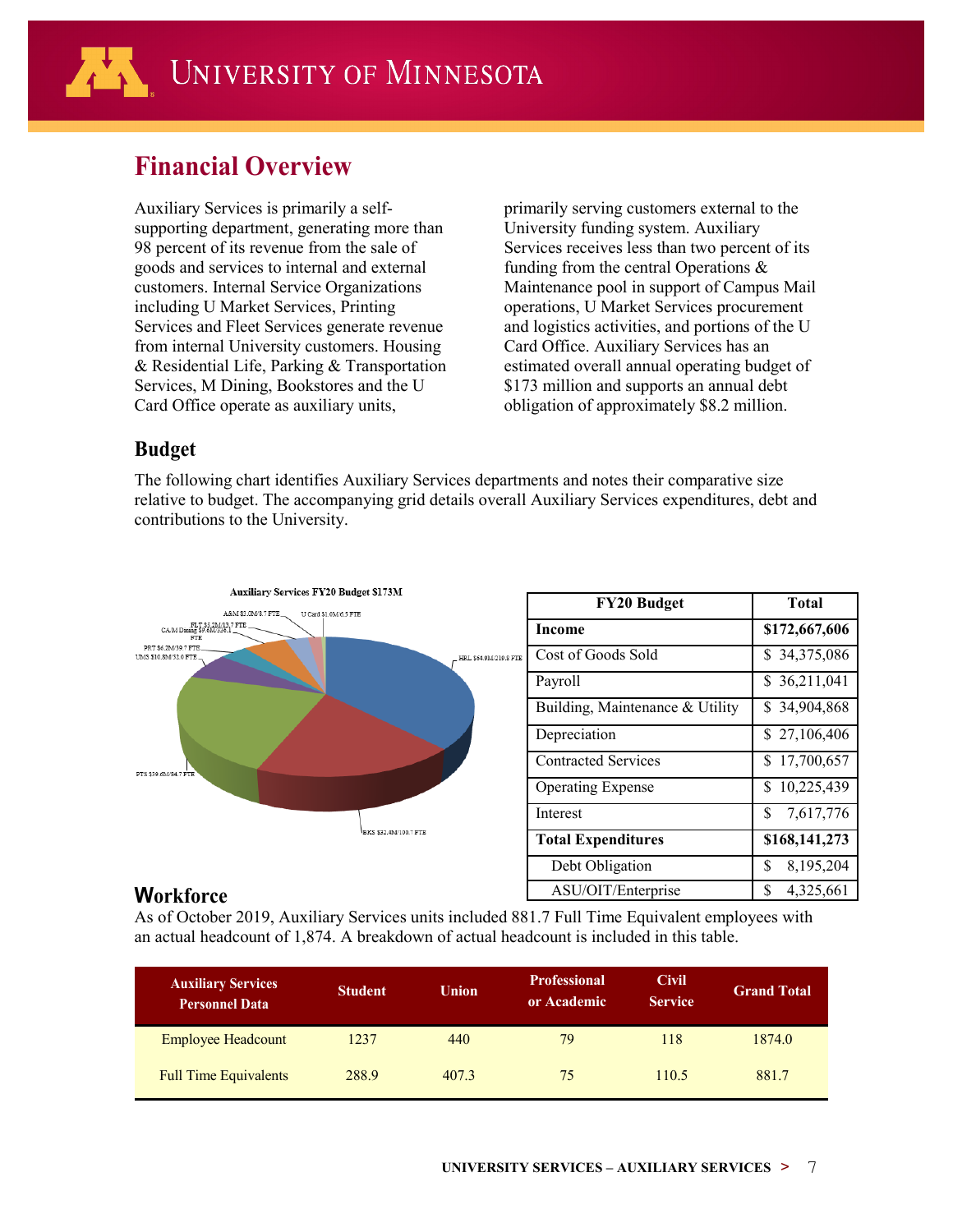# **Organizational Chart**